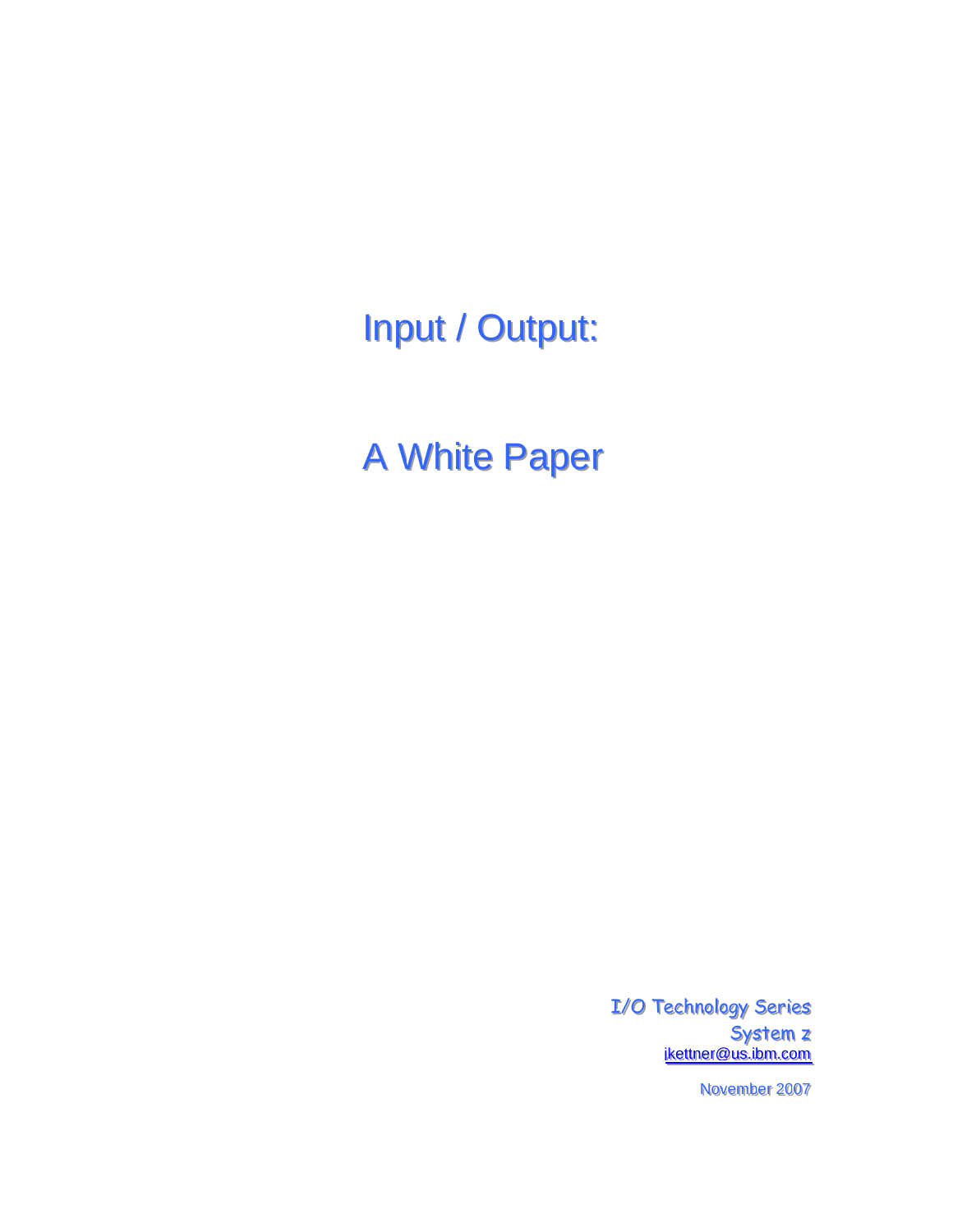# Input / Output: A White Paper

Much of the mainframe's distinction leading to its success was founded on its I/O Architecture. The I/O model and its design implementation was an initial engineering idea which pioneered the unprecedented throughput this platform has today.

An Abstract from the 1964 System/360 Architecture Announcement:

*An input/output system offering new degrees of concurrent operation, compatible channel operation, data rates approaching 5,000,000 characters/second, integrated design of hardware and software, a new low-cost, multiple-channel package sharing main-frame hardware, new provisions for device status information, and a standard channel interface between central processing unit and input/output devices.* 

At the time an advanced concept was to ensure input/output (I/O) devices made systems specifically useful for given applications. A general method was needed for using I/0 devices differing in data rate, access, and function.



At the time this photograph was taken at the System/360 announcement in Poughkeepsie on April 7 1964, the sage of what *Fortune* magazine writer T. A. Wise would later call IBM's \$5,000,000,000 gamble was well under way.

*Tom Watson, Jr. at the System/360 press conference.* 

During this era, the new design was speculation, although from this point forward, IBM's mainframe systems and its modern lineage succeeded beyond the imaginable dreams of the people who designed and built its introductory models. It changed the fortunes of our clients and of IBM, and to this day carries an extraordinary portion of the world's workload.

Most important, IBM continues to be motivated by the aspiration to make a difference in the world, and to shape global businesses with mainframe innovation. This paper attempts to briefly describe I/O anatomy and its implementation.

#### **Basics**

The terms "input" and "output" are used to describe the transfer of data between I/O devices and main storage. An operation involving this kind of transfer is referred to as an I/O operation. The facilities used to control I/O operations are collectively called the channel subsystem, (I/O devices and their control units attach to the channel subsystem.)

The channel subsystem<sup>1</sup> directs the flow of information between I/O devices and main storage. It relieves CPUs of the task of communicating directly with I/O devices and permits data processing to proceed concurrently with I/O processing. The channel subsystem uses one or more channel paths using a Channel Path ID (CHPID) as the communication link in managing the flow of information to or from I/O devices.

<sup>1.</sup> As part of I/O processing, the channel subsystem also performs a path-management operation by testing for channelpath availability, chooses an available channel path, and initiates the performance of the I/O operation by the device.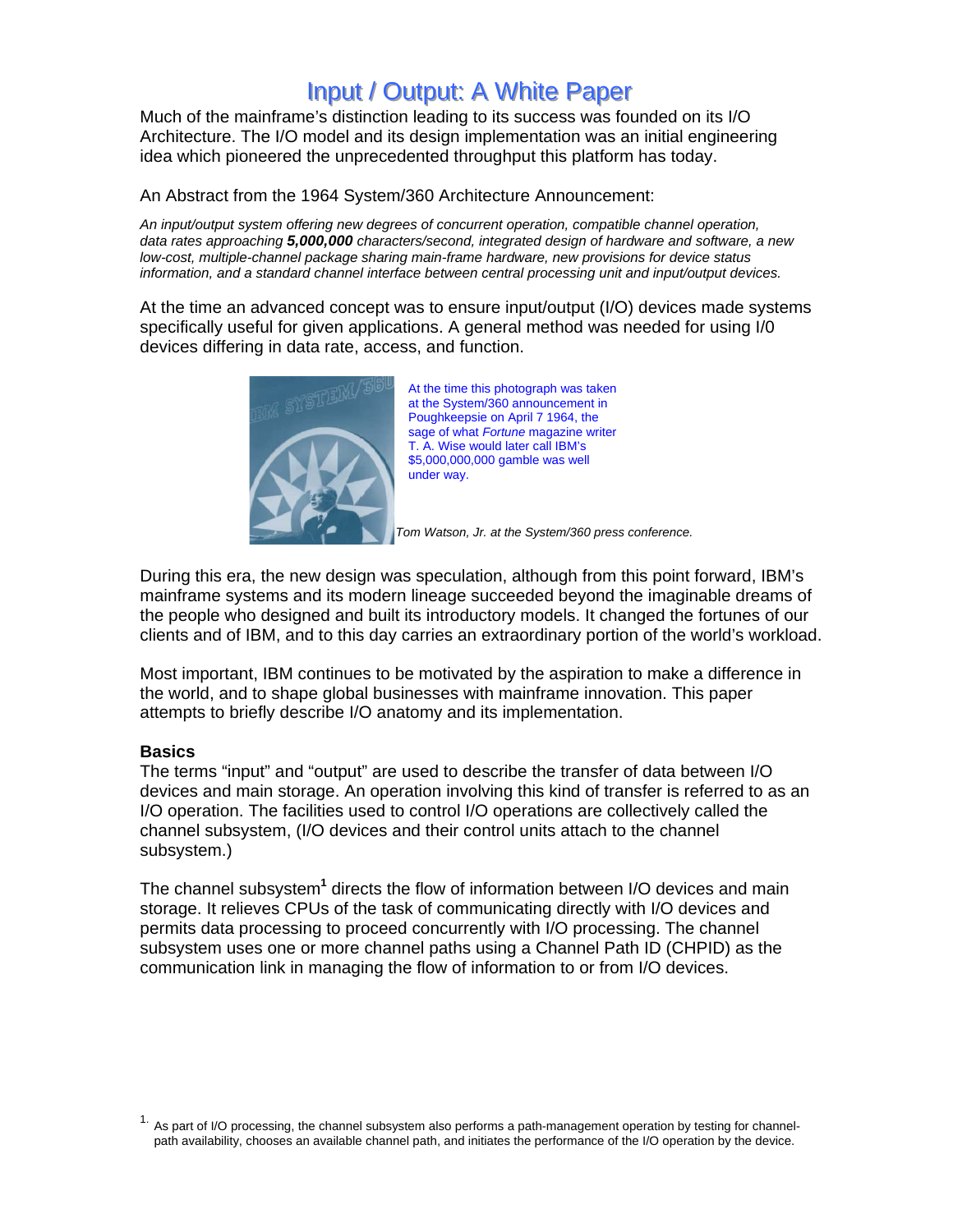#### Illustration of I/O component relationship



Within the channel subsystem are subchannels. One subchannel is provided for and dedicated to each I/O device accessible to the program through the channel subsystem. Each subchannel provides information concerning the associated I/O device and its attachment to the channel subsystem. The subchannel also provides information concerning I/O operations and other functions involving the associated I/O device. The subchannel is the means by which the channel subsystem provides information about associated I/O devices to CPUs, which obtain this information by executing I/O instructions. The actual number of subchannels provided depends on the model and the configuration, although a system can support in the millions.

I/O devices are attached through control units to the channel subsystem by means of channel paths. Control units may be attached to the channel subsystem by more than one channel path, and an I/O device may be attached to more than one control unit. In all, an individual I/O device may be accessible to the channel subsystem by as many as eight different channel paths via a subchannel, depending on the model and the configuration. The total number of channel paths provided by a channel subsystem depends on the model and the configuration. The current maximum is 0-255 (256).

The performance of a channel subsystem depends on its use and on the system model in which it is implemented. Channel paths are provided with different data-transfer capabilities, and an I/O device designed to transfer data only at a specific rate (a magnetic-tape unit or a disk storage, for example) can operate only on a channel path that can accommodate at least this data rate.

The channel subsystem contains common facilities for the control of I/O operations. When these facilities are provided in the form of separate, autonomous equipment designed specifically to control I/O devices, I/O operations are completely overlapped with the activity in CPUs. The *only* main-storage cycles required by the channel subsystem during I/O operations are those needed to transfer data and control information to or from the final locations in main storage, along with those cycles that may be required for the channel subsystem to access the subchannels when they are implemented as part of non-addressable main storage. These cycles do not delay CPU programs, except when both the CPU and the channel subsystem concurrently attempt to reference the same main-storage area.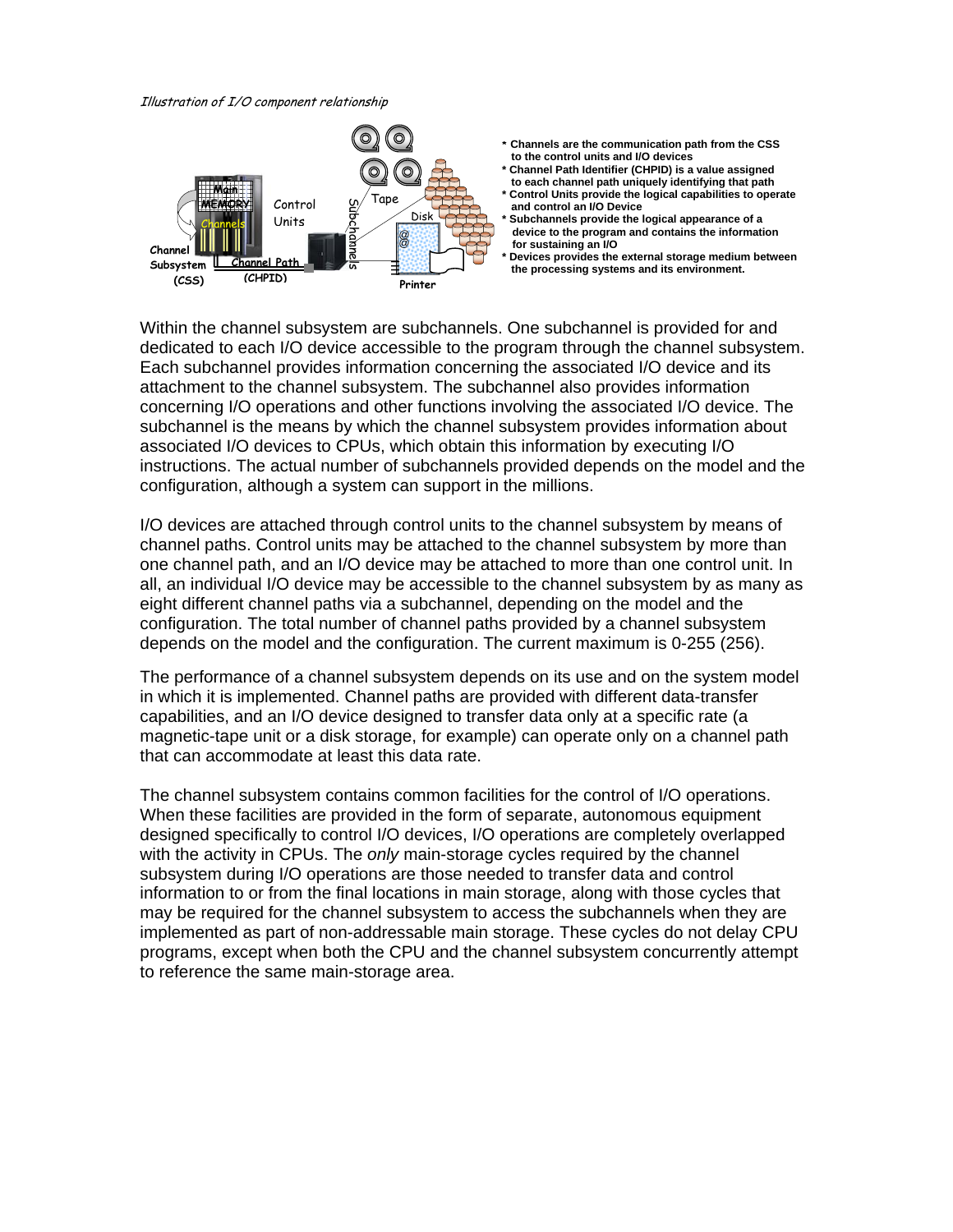The subchannel consists of internal storage that contains information in the form of a Channel Program consisting of one or more Channel Command Words (CCWs) chained together in main storage. Each 8-byte CCW contains a command, count, address, flags and I/O-interrupt code. In the past, CCWs typically resided in consecutive memory locations. In order to provide support for noncontiguous real memory, an additional construct called an indirect address word (IDAW) list was devised. The IDAW list allows scattering of data in memory for noncontiguous real pages using a 64-bit addressing scheme. I/O operations are initiated with a device by the execution of I/O instructions that designate the subchannel associated with the device. The IDAW designated by the CCW can designate any location. Data is then transferred, for read, write, channel status, etc. The Modified IDAW (MIDAW) facility is a address word facility added to z/Architecture to coexist with the current IDAW facility. The MIDAW facility is a method of gathering or scattering data from and into discontinuous storage locations during an I/O operation.

The I/O z/Architecture supports indirect addressing implementing the Modified Indirect Data Address Word facility for both ESCON and FICON channels. The use of the MIDAW facility, by applications that currently use data chaining, results in improved channel throughput in FICON environments. This facility is used by VSAM media manager (VMM).

**NOTE:** VSAM is the underlying Access Method used by IMS, DB2 and Unix System Services.

After I/O processing at the subchannel has been requested by the execution of START SUBCHANNEL (SSCH), the CPU is released for other work, and the channel subsystem assembles or disassembles data and synchronizes the transfer of data bytes between the I/O device and main storage.

**Note:** For a traditional channel-attached device, the I/O operation is executed according to a channel program that is constructed by software and initiated by the execution of the *start subchannel*  (SSCH) instruction. An operand of the SSCH is the *operation request block* (ORB) instruction, which describes the starting address of the channel program in memory and other dynamic parameters that are in effect for the I/O operation.

#### \ **The Channel Subsystem (CSS)**

\

The CSS comprises all of the hardware and firmware required to implement the Channel architecture, including all of the different types of channel paths provided by the system. The firmware in the dedicated I/O processor also known as the system assist processors (SAPs)\* and I/O channel paths performs the bulk of the I/O instructions as well as I/O interrupt processing. There is also firmware in the CPs that initiates the I/O instructions and participates in the handling of I/O interruptions. The CSS directs the flow of information between I/O devices and main storage. The CSS uses one or more channel paths as the communication links in managing the flow of this information. As part of I/O processing, the CSS also performs channel-path selection and channel-path management functions, such as testing for channel-path availability, selecting an available channel path, and initiating execution of I/O operations over the selected channel path with the attached I/O devices. When I/O operations are completed, the CSS analyzes the resulting status and transmits it back to the program by use of I/O interrupts\* and I/O status information.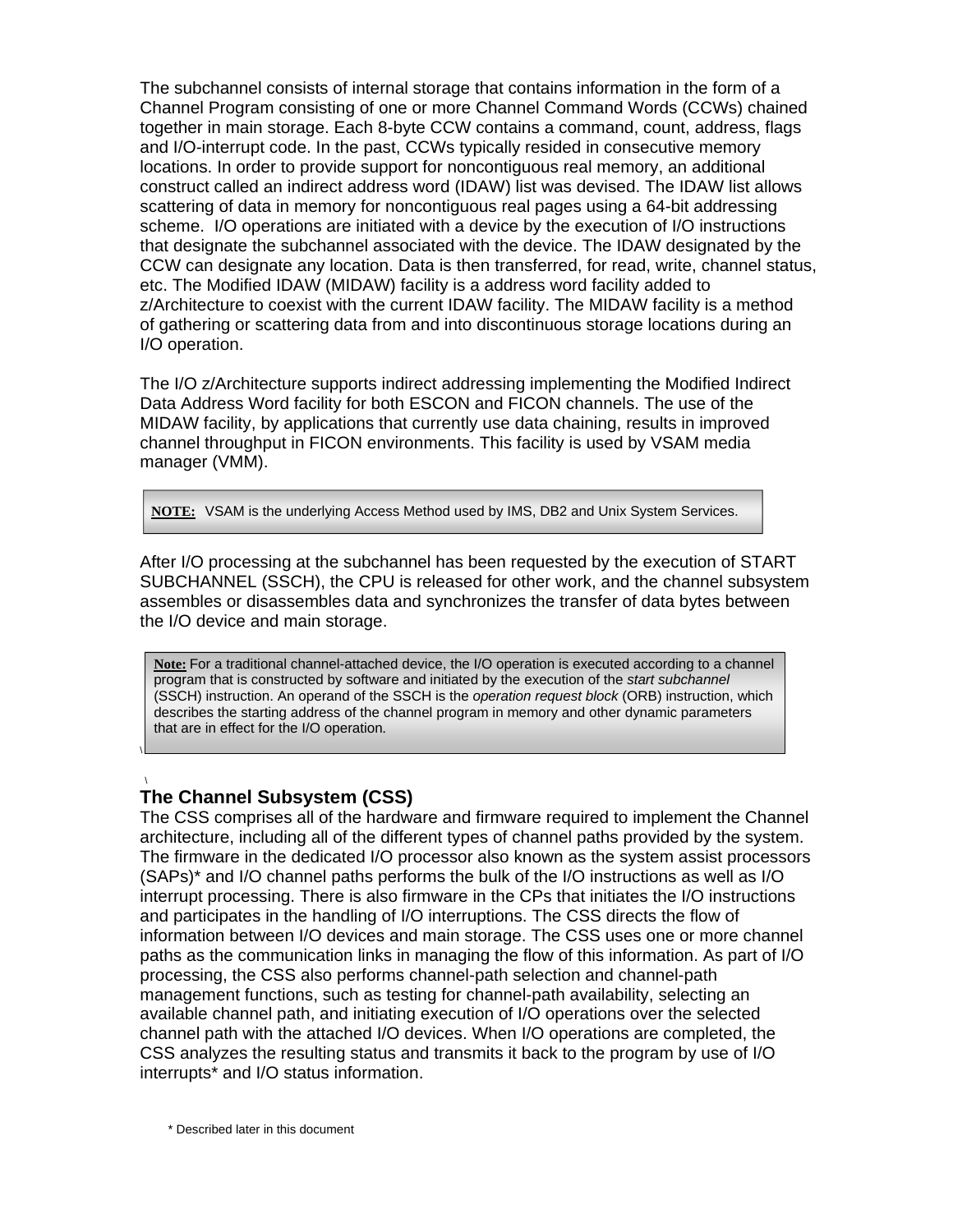Illustration of CSS relationship



The CSS enables communication from server memory to peripherals via channel connections. The channels in the CSS permit transfer of data between main storage and I/O devices or other LPARs under the control of a channel program. The CSS allows channel I/O operations to continue independently of other operations within the server. This allows other functions to resume after an I/O operation has been initiated.

 The CSS also provides communication between logical partitions within a physical server using internal channels.

A CSS can have up to 256 channel paths. One CSS can connect to many LPARS.

MBA / SAP are covered later in this document

To provide communication among the various elements in the CSS and to maintain information about the I/O configuration, a set of control blocks are allocated in the Hardware System Area (HSA) storage that is accessible only to the embedded firmware. One class of control block in HSA is the subchannel control block (SCB). Each SCB contains much of the information used to represent the architected subchannel. As with the architected subchannel, one HSA subchannel for each device is associated with an LPAR. It contains most of the information required to communicate with the associated I/O device. An SCB contains information such as the channel program address, path selection controls, the device address, subchannel and device status. In short, this is the *major* control block used to pass information among the elements in the CSS. Although, there are additional control blocks used to manage I/O operations with the channels, while others allow the queuing of work or interruptions.

Additional requirements to stage an I/O is the Subsystem Identification Word (SID) operand used by all z/Architecture I/O instructions that require a subchannel (logical device) specification as the means of identifying the target subchannel associated with a specific I/O device. For example, the Start Subchannel (SSCH) instruction that is used to initiate an I/O operation with a specific I/O device requires an SID operand as the means for identifying the subchannel that is used to access the associated device.

#### **Channel Path Types**

The channel subsystem may contain more than one type of channel path. Many of the channel types use fiber optic for data transmission. In general, fiber cables are 100 times lighter than the previous cable type (bus and tag), have substantially reduced bulk, have a smaller more reliable connectors, have reduced distortion, and are free from signal skew. These cable types are known as Enterprise Connectivity (ESCON) and Fiber Connectivity (FICON). Fiber uses light sources in place of the previous parallel bit copper transmission. ESCON is being replaced by FICON which supports full duplex rates of 1, 2, and 4 Gigabit up to 100 km.



Fiber-optic communication is a method of transmitting information from one place to another by sending light through an optical fiber. The light forms an electromagnetic carrier wave that is modulated to carry information.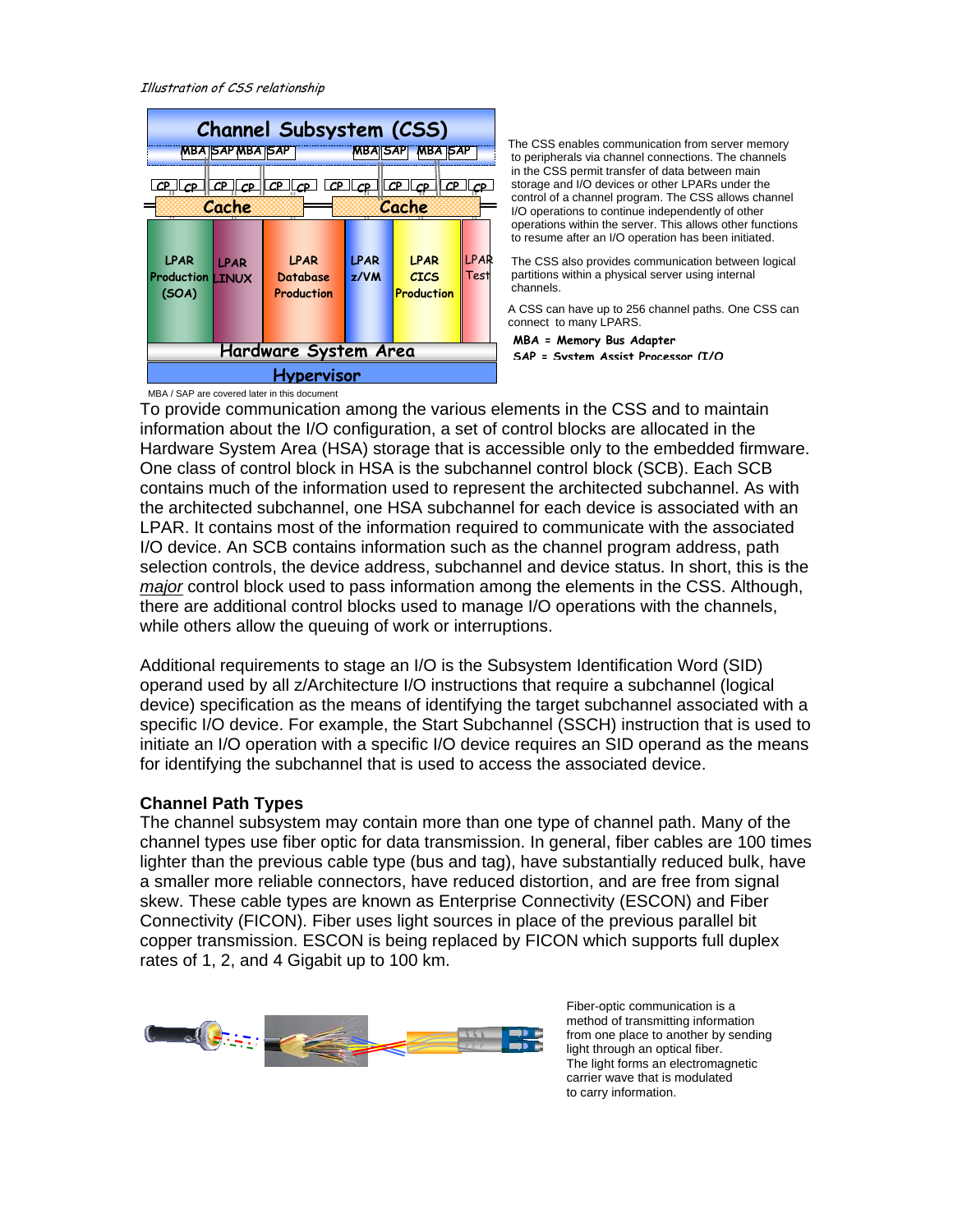Here are a few distinguishing features between these two channel types:

- \* FICON improves distance solutions by a factor of 10
- \* FICON provides up to twenty times greater bandwidth per channel
- \* FICON supports 16 times as many devices
- \* FICON uses fiber more efficiently
- \* FICON provides greater configuration flexibility
- \* FICON provides relief for "channel constrained" systems
	- *i.e.* FICON delivers up to 2688 ESCON equivalent channels on an z9 EC, with the maximum number of 336 FICON channels (448MHz).

Another channel type is the IBM Open Systems Adapter (OSA) which is an integrated hardware feature that allows the Z platform to provide industry-standard connectivity directly to clients on local area networks (LANs) and wide area networks (WANs). With OSA, Z is an open systems platform that brings mainframe resources directly to its attached networks.

Other channels types are hipersockets which allows a seamless network connection between LPAR images within a single machine and coupling facility links used for connecting systems providing resource and data sharing functionality.

#### **Sharing Channels**

Channels can be shared within a CSS via the Multiple Image Facility (MIF) and across CSSs using Spanned Channels. I/O sharing was already possible in a pre-MIF ESCON environment, where multiple systems could share control units, devices, and common links through ESCON device features. Under this situation, channel assignment to an LPAR, however was more 'static'. Channels could only be defined as reconfigurable, enabling them to be administratively removed from one logical partition (LPAR) and attached to another. They were dedicated to one logical partition at a particular time and could not be shared by other logical partitions.

With MIF, the server's channel subsystem provides channel path sharing by extending the logical access capability of the channel architecture to logical partitions.



MIF provides the same communication between logical partitions and I/O devices, but using fewer physical channels, and therefore, fewer ports and possible control unit link interfaces. Also, manual reassignment of channels between logical partitions to handle different workloads is no longer necessary, which improves reliability, availability and less costly not needing to acquire additional channel cards.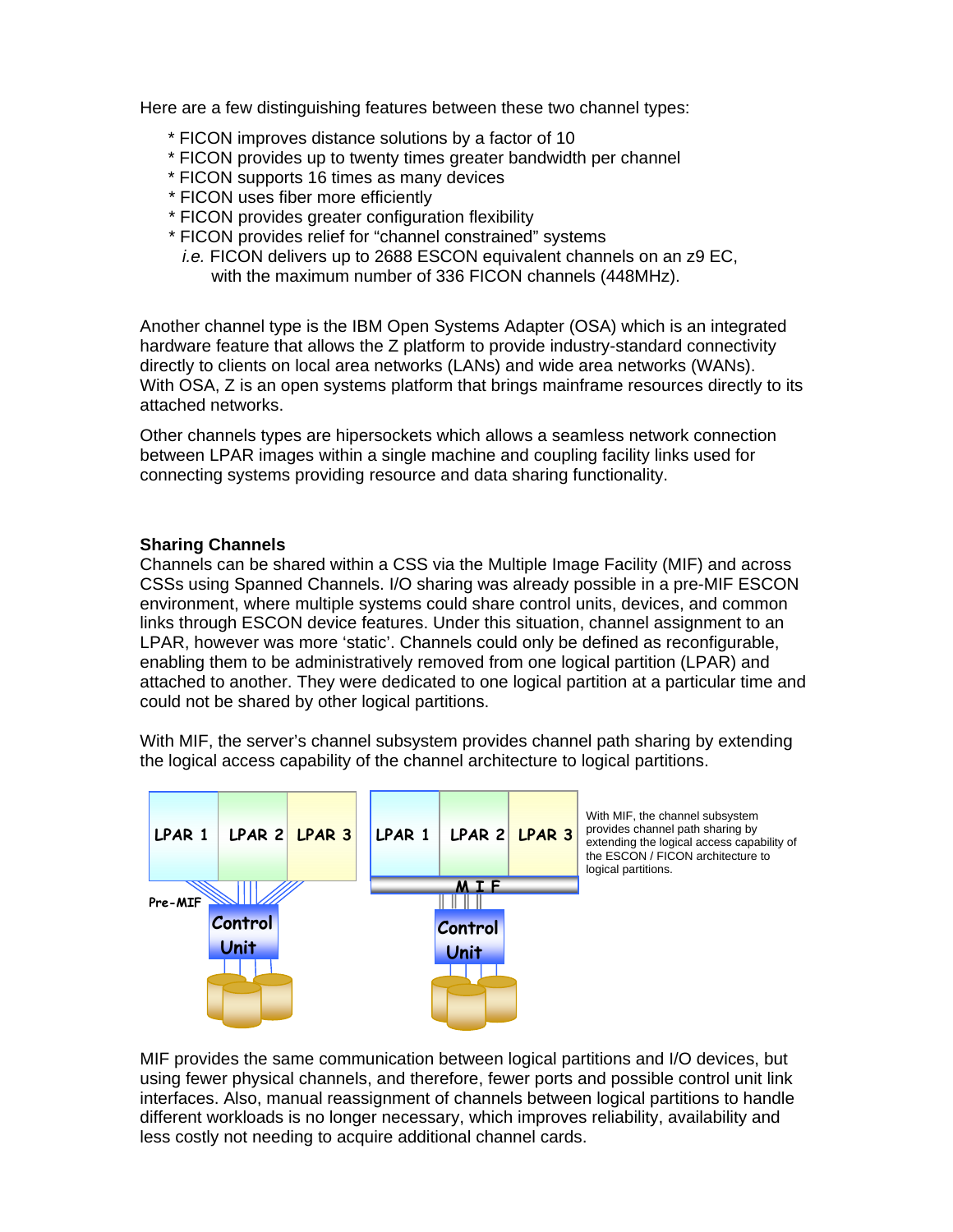Using MIF, each LPAR has its own view of a shared channel (logical channel path image) and each control unit connected to the shared channel (subsystem image).

Note: It is still possible to define dedicated channels.

The allocation of additional channels when adding new logical partitions or for availability reasons is no longer required, and elimination of under utilized channels is possible. MIF eases system and configuration management tasks such as enabling disaster backup solutions, consolidating applications, and providing migration, test, and other special environments. Moreover, MIF improves system configuration flexibility, especially in handling greater numbers of logical partitions, through easier access to control units and reduced operational complexity.

# **Channel Subsystem Images**

Before we describe Spanned Channels, let's discuss multiple channel subsystems. The mainframe can support more than one Channel Subsystem. The multiple-channelsubsystem (MCSS) architecture was introduced with the z990 family and its intentions were to design, and support efforts focused on expanding upon the z platform existing multiple-image facility (MIF) in order to:

- 1) Minimize the changes necessary to provide greater I/O capacity,
- 2) Build upon and increase the MIF channel-sharing capabilities,
- 3) Ensure backward compatibility with previous mainframe computing environments.

Each Logical CSS (LCSS) may have from 1 to 256 channels and may in turn be configured with 1 to 15 logical partitions (LPARs). At the time of this writing up to four LCSS were available on an Enterprise Class machine (On a Business Class depending on the model up to two). The LCSS uses virtualization in order to share channel between the CSS'.

**Note:** Under the present z/Architecture the mainframe theoretically can support up to 256 CSS'.

In order to achieve the necessary increase in the total I/O capacity, several z/Architecture constraints had to be addressed and redefined in a manner that minimizes their impact on providing more than 256 channels and associated I/O devices on the z platform operating systems.

Specifically, the architecturally defined channel-path identification number (mentioned earlier) known as the channel-path identifier (CHPID), had to be maintained without change. The CHPID value is defined as an 8-bit binary number resulting in a range of unique CHPID values from 0 to 255, therefore, a maximum of 256 channel paths were possible on previous S/370, S/390, and early z/Architecture-class systems. Since the inception pioneering of the S/370 XA channel-subsystem architecture in the late 1970s, this 8-bit CHPID has been maintained without change because of its pervasive use in the z/OS and z/VM operating systems. For example, the CHPID value is maintained in many internal programming control blocks, is displayed in various operator messages, and is the object of various system commands, programming interfaces, etc., all of which would have to be redesigned if the CHPID value was increased to more than an 8-bit number in order to accommodate more than 256 channel paths.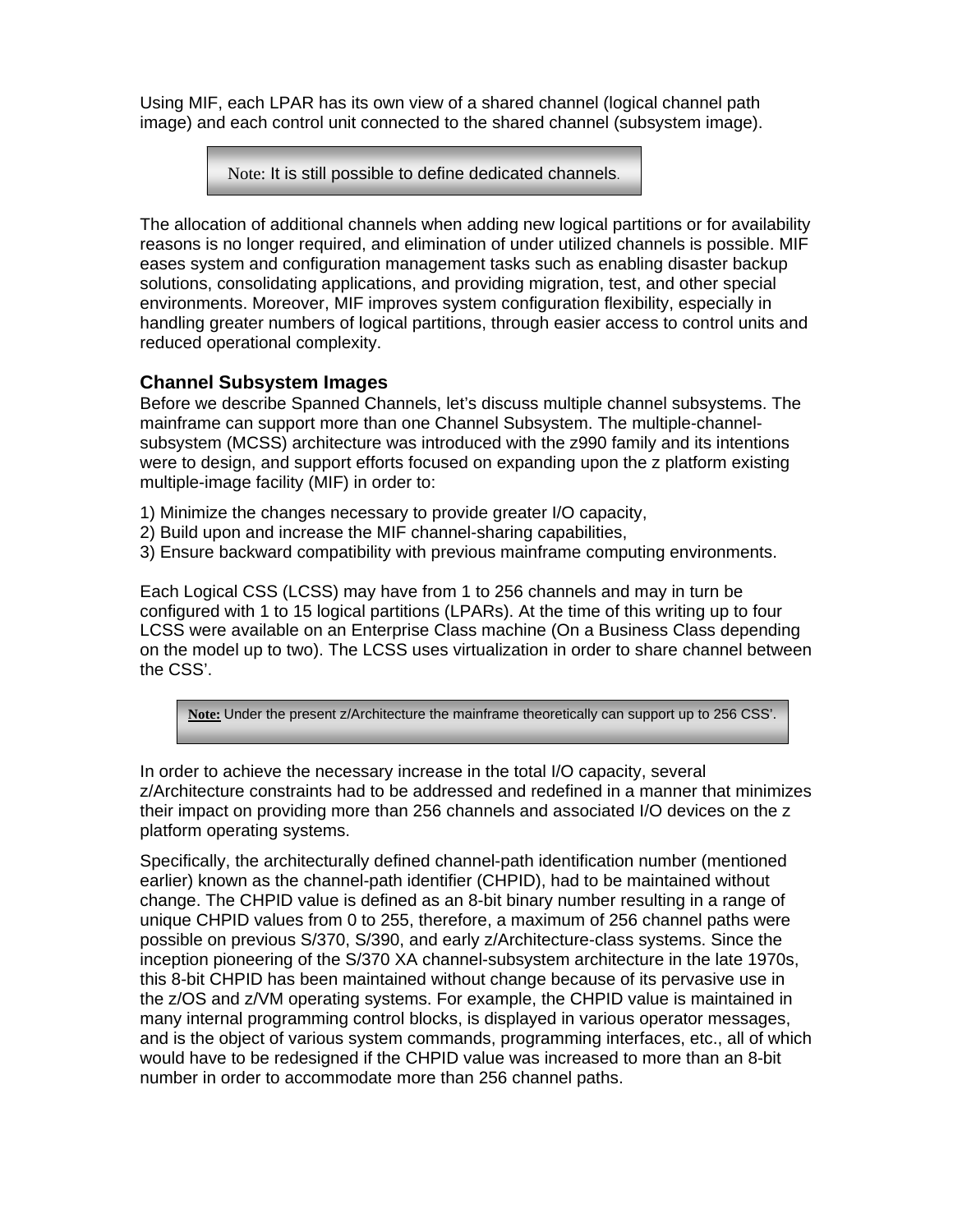To accommodate more than 256 channel paths an additional level of channeladdressing indirection was created that allows more than 256 physical channel paths to be installed and uniquely identified without changing the legacy 8-bit CHPID value and the corresponding programming dependencies on the CHPID. This new channel-pathidentification value, called the physical-channel identifier (PCHID), is a 16-bit binary number ranging from 0 to 65,279, which uniquely identifies each physically installed channel path. With the current mainframe platform, a maximum of 1024 external channel paths (i.e., ESCON, FICON, OSA) and 48 internal channel paths (e.g., Internal Coupling and IQDIO hiperlinks) are each assigned a unique PCHID. The PCHID value is transparent to the programs operating in each LPAR. Correspondingly, both of these I/O configuration management programs are enhanced to provide the controls necessary to associate the PCHID value of each channel path with its corresponding CHPID values. Therefore, a PCHIP reflects the physical location of a channel type interface based on the I/O cage location, slot number and port number.



![](_page_7_Figure_2.jpeg)

CHPIDs are not pre-assigned on mainframe servers. It is the user responsibility to assign the CHPID numbers through the use of the CHPID Mapping Tool (CMT) or directly with the Hardware Configuration Definition (HCD)<sup>2</sup>. Assigning CHPIDs means that the CHPID number is associated with a physical channel port location (PCHID) and a LCSS. The CHPID number range is still from '00' to 'FF' and must be unique within an LCSS. Having said this, the same CHIPD number can be used by multiple LCSS'.

The Physical Channel Identifier (PCHID) Summary Report lists the PCHIDs defined in the Input Output Configuration Data Set (IOCDS) as well as the channel paths that cannot have PCHIDs. The IOCDS is loaded into the Hardware System Area described earlier. The IOCDS is output from an Input Output Definition File (IODF)**3.** The device configuration is loaded at Power On Reset (POR) when the machine is turned on.

<sup>2.</sup> HCD is a special TSO/ISPF application used to configure mainframe hardware

<sup>3.</sup> The I/O definition file (IODF) is a VSAM linear data set that is built and maintained by HCD.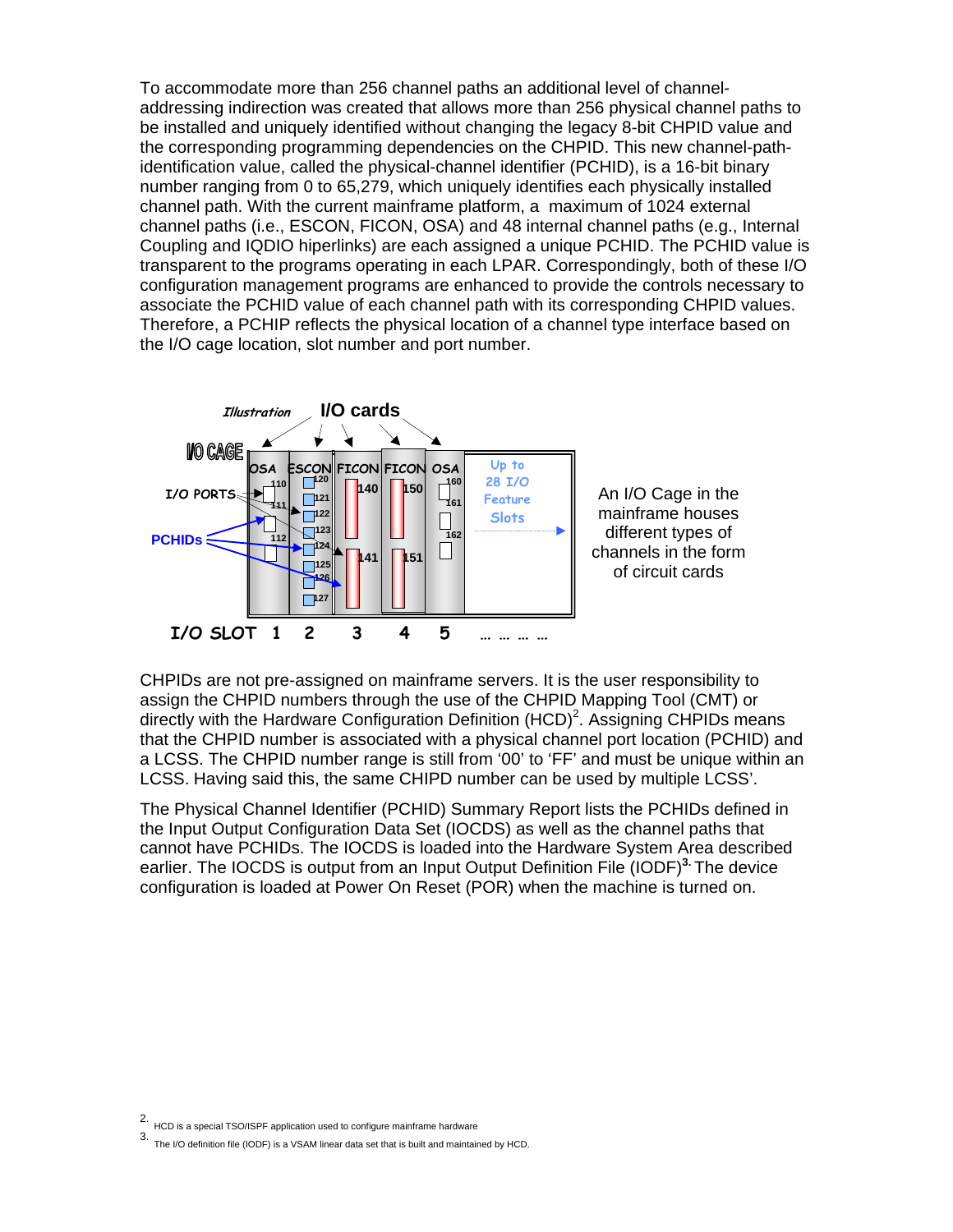![](_page_8_Figure_0.jpeg)

For each channel path, the report shows the following:

- \* PCHID number associated with the channel path
- \* CHPID number of the channel path
- \* Channel path type
- \* Control Unit number associated with the channel path
- \* CSS IDs to which the channel path has access
- \* Any configuration discrepancy or comment for the channel path.

#### Sample PCHID Report

| CHPIDSTART<br>10566931<br>Machine: 2084-B16 | <b>Feature Code</b><br>(Channel Type)<br>NEW1 |            |             | PCHID REPORT                                                                                                             |  |
|---------------------------------------------|-----------------------------------------------|------------|-------------|--------------------------------------------------------------------------------------------------------------------------|--|
| Book/Jack/MBA<br>0/J.11/2                   | Cage<br>A19B                                  | Slot<br>06 | F/C<br>3393 | PCHID/Ports<br>Comment<br>01B/J11                                                                                        |  |
| 1/J.11/2                                    | A19B                                          | 10         | 3393        | 02B/J11                                                                                                                  |  |
| 0/J.00/O                                    | A01B                                          | D101       | 0218        | 100/J00 101/J01                                                                                                          |  |
| 0/J.00/O                                    | A01B                                          | D201       | 0218        | 108/J00                                                                                                                  |  |
| 1/J.00/O                                    | A01B                                          | 02         | 1366        | 110/J00 111/J01                                                                                                          |  |
| 0/J.00/O                                    | A01B                                          | 03         | 2319        | 120/J00 121/J01                                                                                                          |  |
| 1/J.00/O                                    | A01B                                          | 04         | 2319        | 130/J00 131/J01                                                                                                          |  |
| 0/J.00/O                                    | A01B                                          | 06         | 2323        | 140/J00 141/J01 142/J02 143/J03<br>144/J04 145/J05 146/J06 147/J07<br>148/J08 149/J09 14A/J10 14B/J11<br>14C/J12 14D/J13 |  |

Each logical CSS is called a channel-subsystem image, and each image is identified by a unique 8-bit binary number ranging from 0 to 254, called the channel-subsystemimage identifier (CSSID), resulting in an architecture maximum of 256 channel subsystem images per central processor complex (CPC) footprint. Additionally, each CSS image may be configured with a maximum of 256 unique channel paths, called a channel-path set (CPS). This results in an architecture maximum of 64K physical channel paths for a given CPC footprint.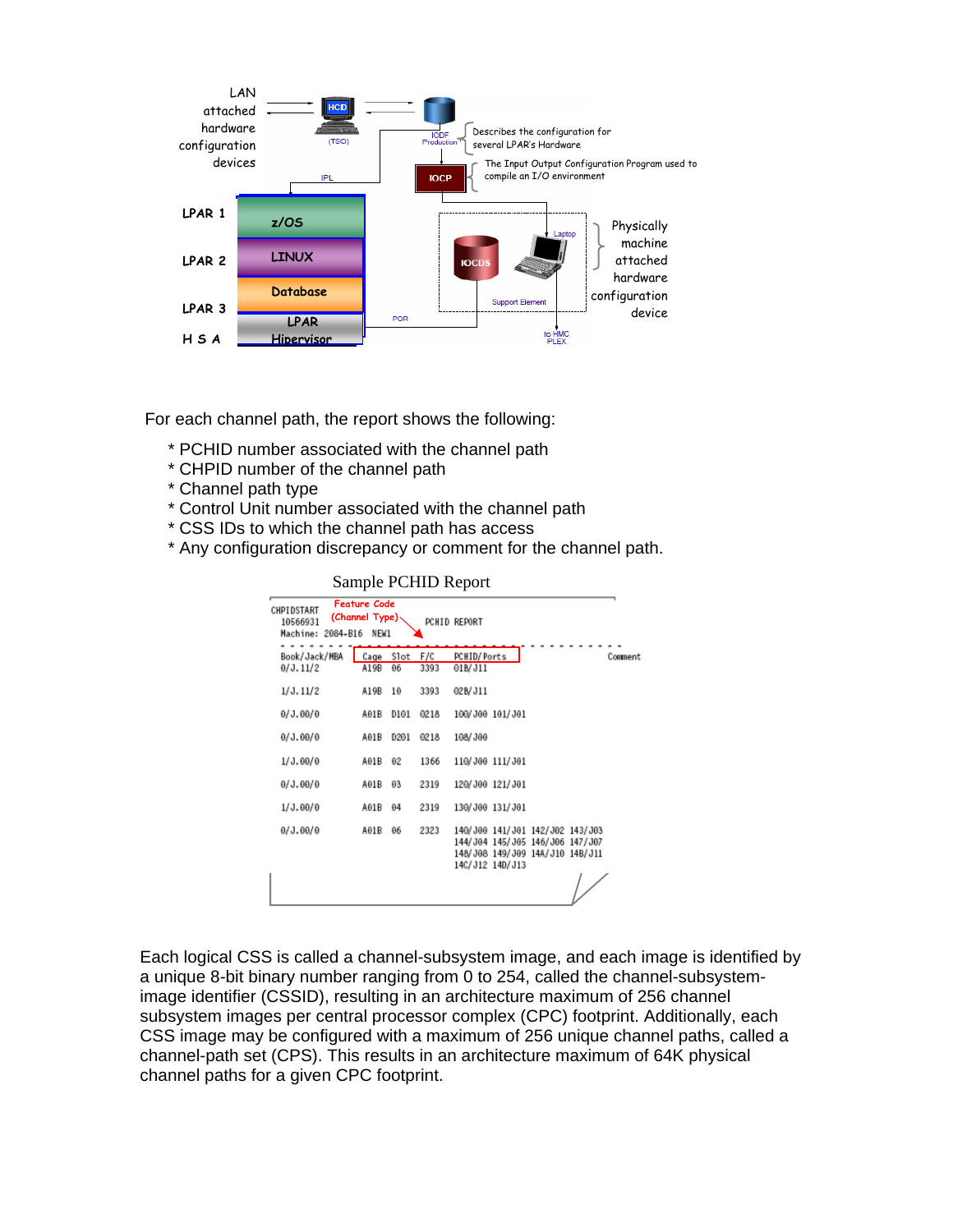Each channel-subsystem image is also structured to provide its own z/Architecture MIF. In this case, each MIF is identified by a value or number known as an Image ID (IID) providing the replication of both channel-path and subchannel controls. This allows each of the logical partitions that are configured to a given channel subsystem image to have its own set of I/O controls in order to dynamically access and share up to 256 physical channel paths and up to 64K physical I/O devices. The physical devices are mapped to logical device structures defined in a Multiple Subchannel Set (MSS). MSS will be discussed shortly.

![](_page_9_Figure_1.jpeg)

# **Spanned channels**

Channel paths are called "spanned" channel paths when they allow the channel paths and their attached I/O devices to be dynamically and transparently shared by programs operating in LPARs which are configured to *different* channel-subsystem images, that is, they span multiple channel-subsystem images.

Correspondingly, each configured LPAR is assigned to an appropriately defined CSS image in order to accommodate the I/O connectivity requirements of the operating system and associated application programs that are executed in each of the configured LPARs.

![](_page_9_Figure_5.jpeg)

Illustration of Spanned Channels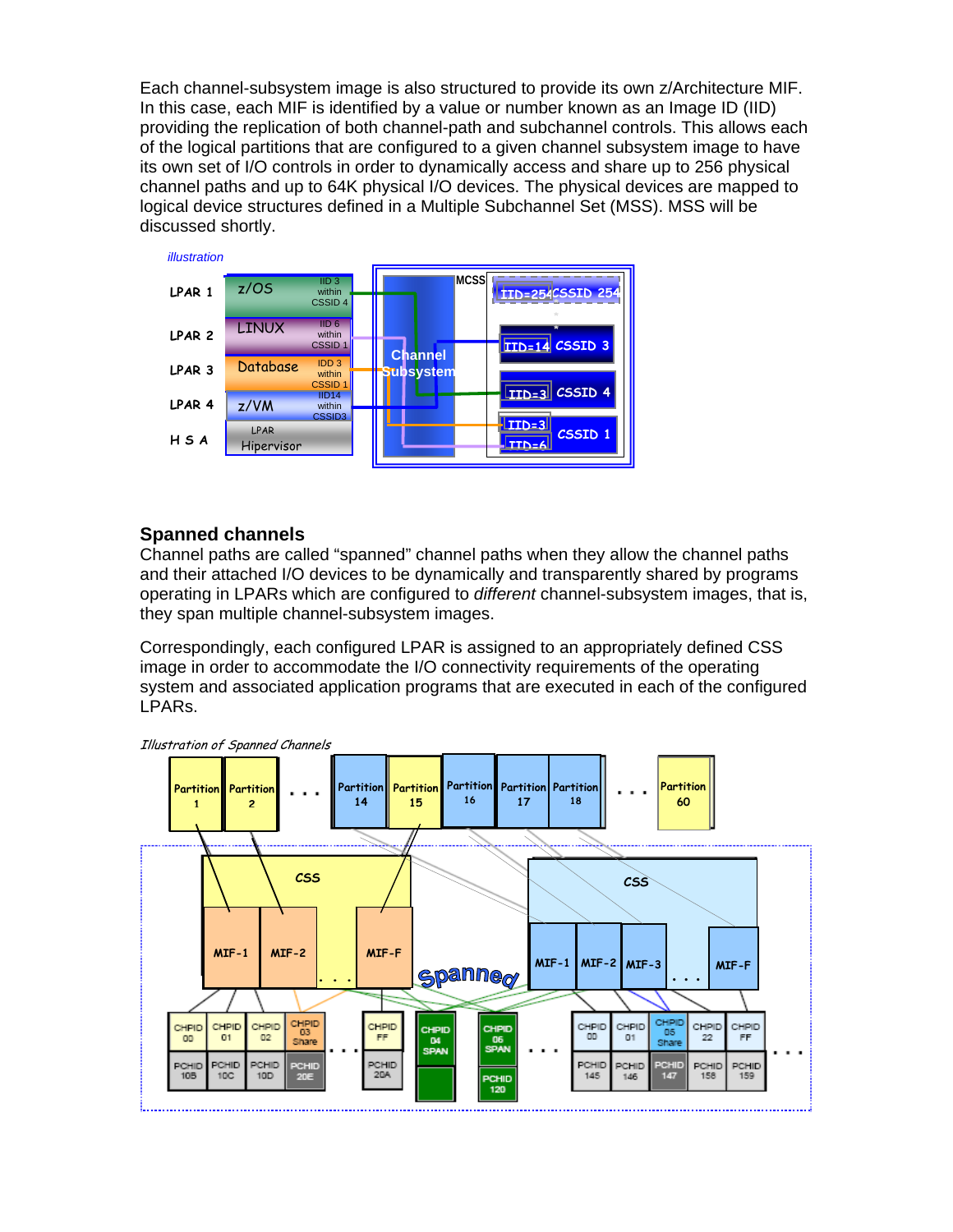In summary, each configured mainframe LPAR is assigned to an appropriately defined CSS image in order to accommodate the I/O connectivity requirements of the operating system and associated application programs that are executed in each of the configured LPARs. The MIF provides for intra-CSS LPAR channel sharing and the Spanned Channels provide for inter-CSS LPAR channel sharing.

### **Parallel Access Volumes**

Before we describe Multiple Channel Sets (MSS) we'll define functionality within the Enterprise Storage Subsystem called Parallel Access Volumes (PAV). This feature is incorporated into defining MSS.

In the past, due to device circuitry and storage architecture, any single device located amongst the DASD farm used one hardware address. Therefore, only one I/O request at a time could access data on that disk. The other I/O requests targeted for that device were queued waiting for their turn. This had very severe performance impact which could easily back up in to the overall mainframe workload. In other words, before PAV was available, the operating system allowed only one request at a time for each volume identified within the IOCDS containing a hardware address. Thus, when there was an active I/O to a disk volume, its hardware address was flagged "busy".

Introducing Parallel Access Volumes, in place of one hardware address there are multiple addresses associated with the same logical volume and each such address is associated with a corresponding subchannel known as a PAV *Alias*.

Thus, a PAV disk is represented by a base address and possibly one or more aliases. Because the mainframe I/O architecture permits a unit address and its associated subchannel within a Channel Subsystem to handle only a single request at a time, PAV supports multiple concurrent I/O requests from the same system against the same logical volume. Using this technology virtually eliminates I/O queuing to a device allowing multiple requests breaking the serialization to a volume. Greater throughput is achieved transparent to the executing applications.

![](_page_10_Figure_6.jpeg)

The PAV Aliases can also be workload managed. As hot I/O begins to occur on a different disk device the aliases can be *dynamically* migrated to that disk ensuring applications meet their service level objectives. This is performed through a policy or rule based management by system administrators. There can be a mixture of both static and dynamic PAV devices depending on business needs.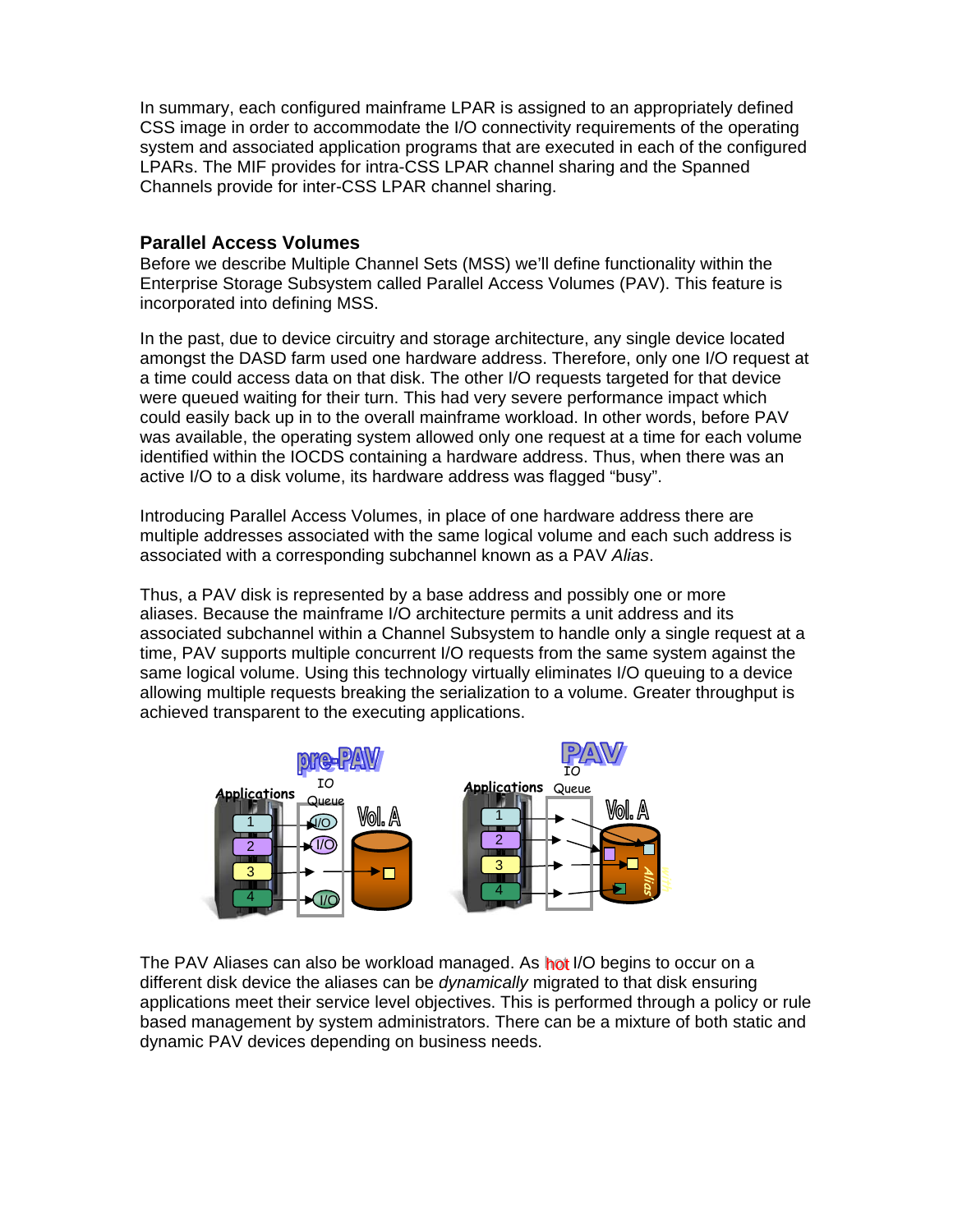# **Multiple Subchannel Sets**

The *multiple subchannel sets* (MSS) functionality was introduced with the System z9 and should not be confused with multiple channel subsystems (MCSS). In most cases a subchannel represents an addressable device. For example, a disk control unit with 40 drives uses 40 subchannels. An addressable device is associated with a specific device number.

Subchannel numbers (including their implied path information to a device) are limited to four hexadecimal digits by hardware and software architectures. Four hexadecimal digits provide 64 K addresses, known as a *set*. IBM reserved 256 subchannels for system use, leaving 63.75 K subchannels for general use with the current mainframe implementation.

The Parallel Access Volume (PAV) feature has made this limitation of subchannels a problem for larger installations. A single disk drive (with PAV) often consumes at least four subchannels. Because the use of four hexadecimal digits for subchannels (and device numbers corresponding to subchannels) is architected in a number of places, it was difficult to remove this constraint. Simply expanding the field would break too many system programs. A solution was devised and allowed *sets* of subchannels ("addresses") incorporating a current implementation of two sets. Each set provides 64 K addresses. Subchannel set 0, the first set, still reserves subchannels for IBM use although the number of reserved subchannels (256) on the System z9 is less than earlier servers (1024). Subchannel set 1 provides a full range of 64 K subchannels on a System z9.

In principle, subchannels in either set could be used for any device addressing purpose. However, the current implementation (in z/OS) restricts subchannel set 1 to disk *alias*  subchannels. Subchannel set 0 may be used for *base* addresses and for alias addresses.

![](_page_11_Figure_5.jpeg)

### **The System Assist Processor (SAP)**

The mainframe uses an asynchronous processor called the System Assist Processor (SAP) which is architected into the I/O design dedicated to drive the mainframe's channel subsystem(s). This is an I/O Processor (IOP) running special Licensed Internal Code (LIC) and takes responsibility during the execution of an I/O operation. The SAP relieves the OS (and consequently, general CP involvement) during the setup of an I/O operation. It does the scheduling of an I/O, that is, it finds an available channel path to the device and guarantees that the I/O operation starts. SAP, however, is not in charge of the movement between main storage and the channel.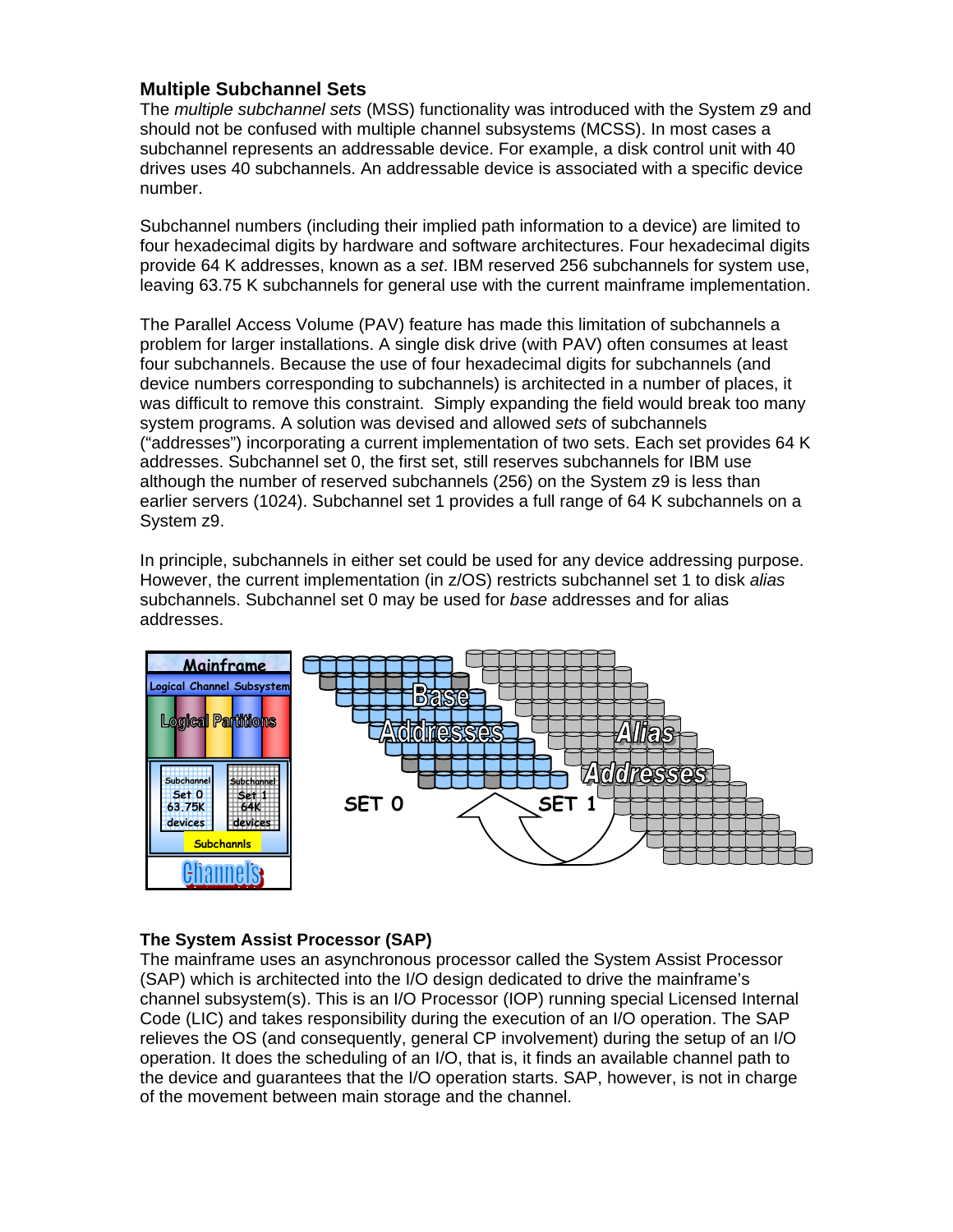A SAP processes the Start-Subchannel (SSCH) instruction and locates a subchannel or logical device in its work queue. The requests in this queue are processed based upon the I/O Priority assigned either by the Workload Manager policy or by the hardware, then tries to locate an available channel that succeeds in connecting to a control unit, then starts the I/O operation. The SAP uses information in the subchannel to determine which channels and control units can be used to reach the target device. The SAP serves a very critical role in the mainframe's ability to executing thousands of I/Os at any moment in time executing up to 100,000 I/Os per second. Each model mainframe comes with a default number of SAP engines, although more SAPs can be added through special licensing.

### **Memory Bus Adapter**

A Memory Bus Adapter (MBA) is a card designed to provide the path for data between memory and the I/O channels using Self-Timed Interconnect (STI) cables. An MBA uses an STI to gather and send data. The MBA card is hot-pluggable. Up to 32 MBA cards are available for a high-end machine.

The self-timed interface (STI) was first introduced with the third generation of S/390 CMOS servers (G3) and devised to satisfy the increasing I/O bandwidth requirements. As the performance of the processors increased, it became apparent that in order for IBM to be successful with its line of early CMOS servers, bandwidth and connectivity of the I/O subsystem had to scale along with the processor. STI was developed to satisfy those requirements.

Each STI has a bidirectional bandwidth of 2.7 GBps for I/O and 2.0 GBps for ICB-4s and STI-3 extender cards. When populated with 16 STIs, each book containing the CPUs Multi Chip Module (MCM) has a maximum bandwidth of 43.2 GBps.

![](_page_12_Figure_5.jpeg)

#### **I/O Interrupts**

I/O interruptions provide a means for the CPU to change its state in response to conditions that occur at I/O devices or subchannels. These conditions can be caused by the program, by the channel subsystem, or by an external event at the device. When an I/O operation is requested by a program executing a task to the channel subsystem, it calls the input/output supervisor (IOS) through a system Supervisor Call (SVC 0) instruction, the SVC then passes control to IOS. In z/Architecture, the I/O operation is not handled by the CP executing z/OS code, but by the SAP engine mentioned earlier.

When an I/O operation or sequence of I/O operations are initiated, the channel subsystem and the device generate status conditions. The generation of these conditions can be brought to the attention of the program by means of an I/O interruption. The status conditions, as well as an address and a count indicating the extent of the operation sequence are presented to the program in the form of a subchannel-status word (SCSW) parameter. The SCSW is stored in an interruption-response block (IRB) during the execution of TEST SUBCHANNEL to see whether the channel is clear of the I/O operation.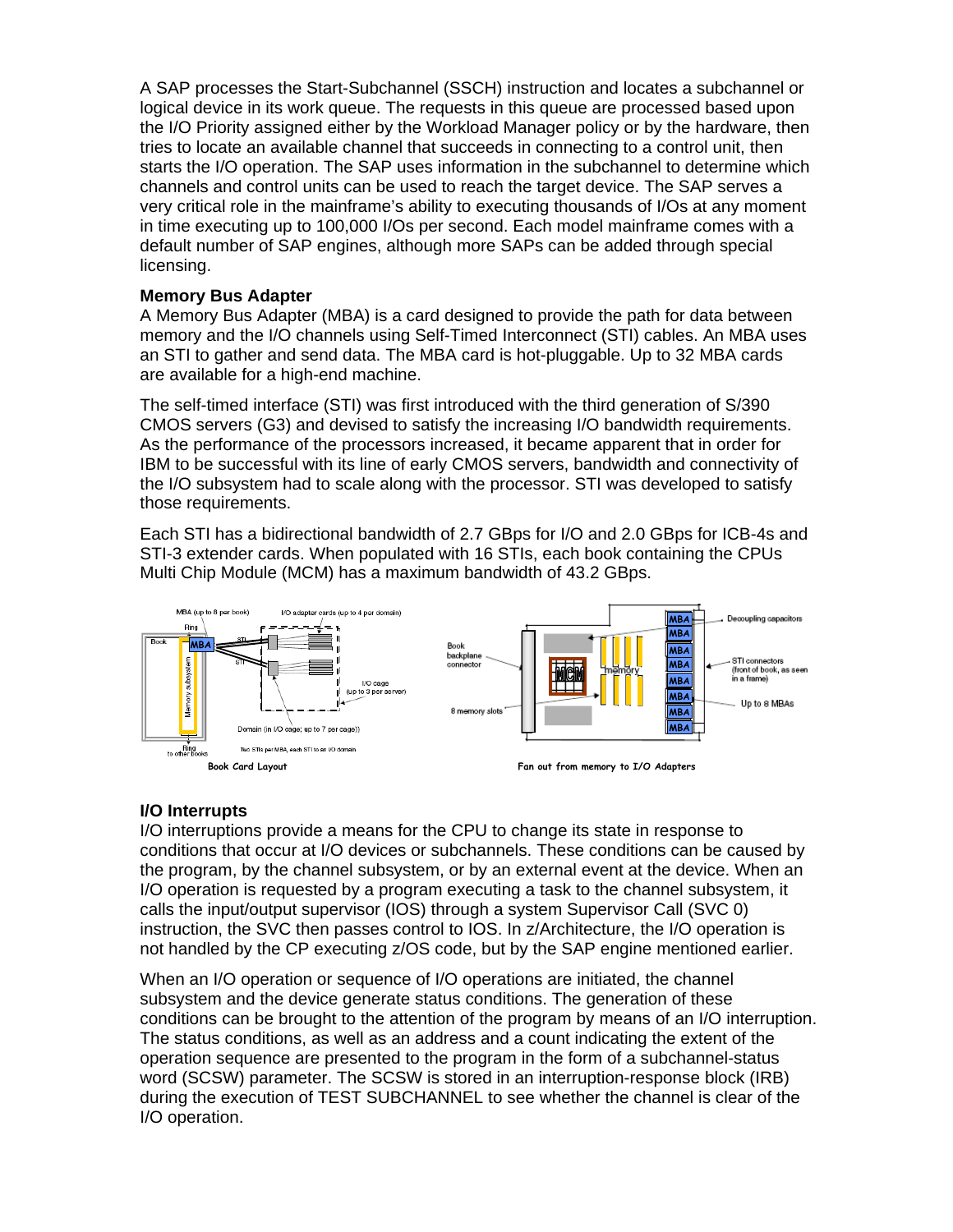Normally an I/O operation is performed until the device signals primary interruption status. Primary interruption status can be signaled during initiation of an I/O operation.

Now, how does Channel Subsystem and the CP become aware that the I/O operation handled by the channel is finished? This is handled through an I/O interrupt triggered by the channel. See I/O scenario later in this document.

### **Dynamic Channel path Management**

In the past, LPAR to channel mapping was static and required a reconfiguration of the LPAR in order to adjust resources to changing workload. This was unwieldy since workloads change during the day and channel utilization at any point was either under or over utilized. Overall, this affected the entire operation of the machine burdening hardware cost with equipment not used or applications experiencing decreased throughput. This also required skill personnel to analyze reports to attempt some form of resource balancing adequate enough to achieve daily service levels. During month end or year end processing further analysis and reconfiguration needed to be assessed. In these instances where application's workload spiked additional channel cards were likely purchased to meet the infrequent demands and in the absence of high demand, channels went unused.

Dynamic channel path management (DCM) allows Channels to dynamically change channel path definitions to attached DASD control units in response to changing workloads, moving channel resources to the control units as required. When combined with WLM and hardware components, DCM moves the channel resources to control units that are being used by business-critical workloads to help them meet their service level objectives. This also enhances availability as well as maximizing overall hardware usage. This Intelligent Resource Director feature also complements PAV when moving dynamic aliases to high utilized devices as workload changes.

![](_page_13_Figure_5.jpeg)

*Illustration – when workload increases greater bandwidth is obtained using DCM* 

During system initialization, DCM builds tables that represent the physical I/O topology. These tables include entries for each channel, ESCON or FICON director, and DASD control unit that is physically attached to and accessible by this system. The topology tables are used by DCM to determine what potential paths exist that DCM could add to a control unit in order to help it achieve its bandwidth requirements.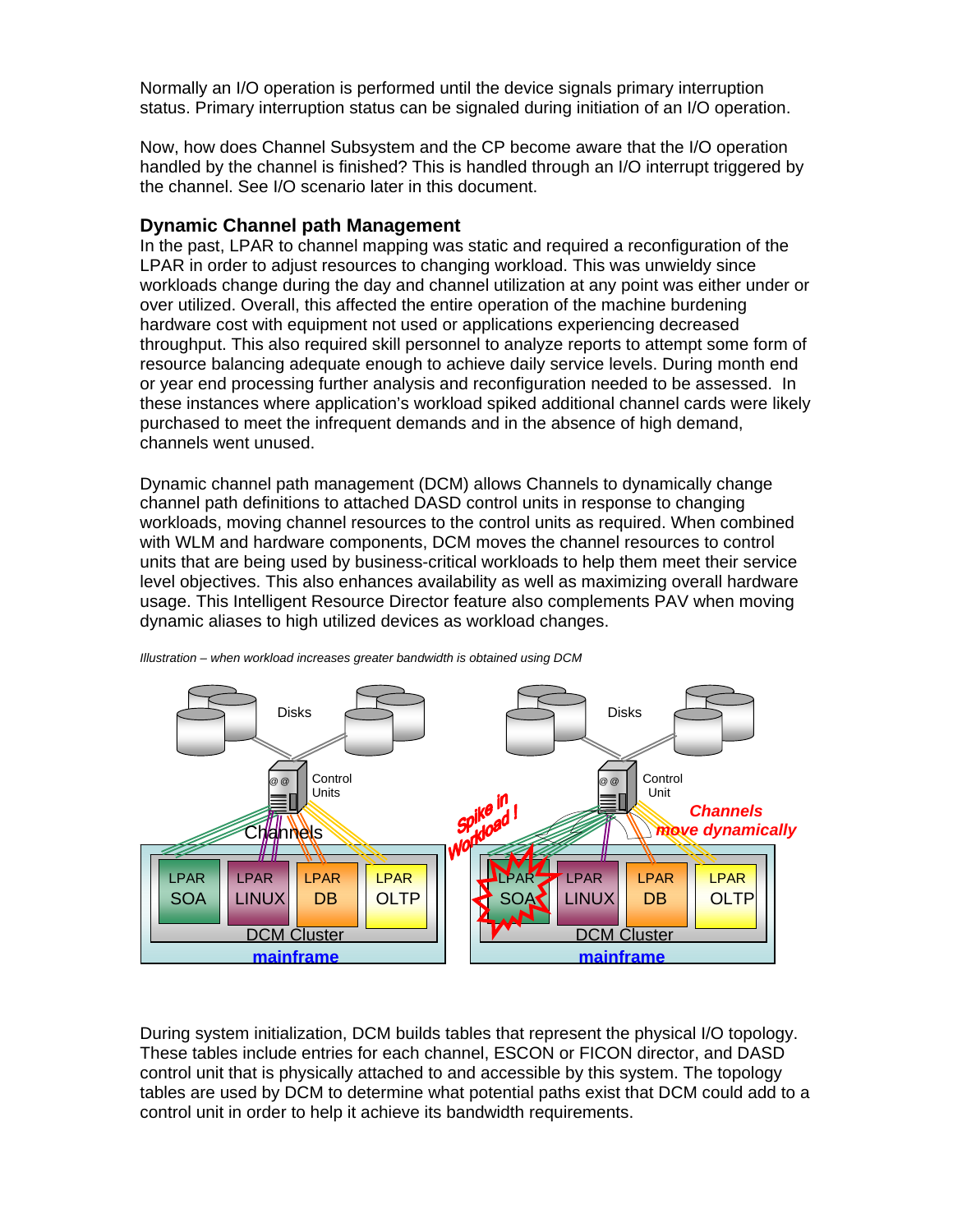This is called *managed channel paths* and are defined to belong to a specific LPAR *cluster*, not individual logical partitions. This form of clustering LPARs is a means of sharing aggregate resources within a sysplex. When any operating system is loaded into a logical partition, it does not immediately have access to any managed channel paths. All managed channel paths are automatically deconfigured from a partition when it is IPLed. It is only after the software in the logical partition declares that it is part of a specific LPAR cluster that it is allowed to configure the managed channel paths for that LPAR cluster online. With this process, only logical partitions that are part of the LPAR cluster can use the channel path, so the entire usage is understood by the LPAR cluster members in the aggregate.

Internally once every interval (currently defined to be ten seconds), DCM goes through a process known as *data gathering*. During this process, DCM collects several measurements on DASD subsystems and uses that information to calculate a new metric called the subsystem I/O velocity (IOV). The I/O velocity is conceptually a wait-touse ratio on the channels serving a particular subsystem. It indicates how long I/O requests must wait for a channel to a subsystem, compared to how long I/O requests actually use those channels.

# **Channel Subsystem I/O Priority Queuing**

Priorities only make a difference when there is a queue. This applies whether we are talking about queuing for access to the CPU or queuing to start an I/O. If you are the only one in the queue, it makes no difference whether you have the highest or lowest priority. But, as mentioned earlier, scheduling an I/O is the role of the SAP engine and here is where the I/O request is prioritized within the SAP initiation queue.

The effectiveness of prioritizing I/O requests depends on:

- Having a queue. In other words, there must be regular occurrences where the queue depth is at least two.
- The I/O requests in the queue coming from transactions or requests running in different LPARs or applications having different levels of throughput importances.

Channel Subsystem I/O Priority Queuing was delivery in z/Architecture and exploited by z/OS. z/OS uses WLM to dynamically manage the channel subsystem priority of I/O operations for given workloads based on the performance goals for these workloads as specified in the WLM policy. In addition, because Channel Subsystem I/O Priority Queuing works at the channel subsystem level, and therefore affects *every* I/O request (for *every* device, from *every* LP) on the machine, you can also specify a single channel subsystem I/O priority that is to be used for all I/O requests from systems that do *not*  actively exploit Channel Subsystem I/O Priority Queuing.

### **I/O Queuing**

There are a number of places during the execution of an I/O request where it can be queued because the resources necessary to execute the next phase of the request are unavailable.

These queuing points include:

- The *UCB queue or device address queue*. This is a local queue, because it is per device and all requests come from the same operating system (no PAV implemented).
- Queues within the *Channel Subsystem (CSS)*. The CSS queues are global, because they are for all the devices connected to that machine and all the I/O requests coming from *all* the LP images contained in the machine.
- The *control unit queue.* The control unit queue type is global because it applies to *all* I/O requests coming from *all* the LPs in *all* the connected machines which include remote systems.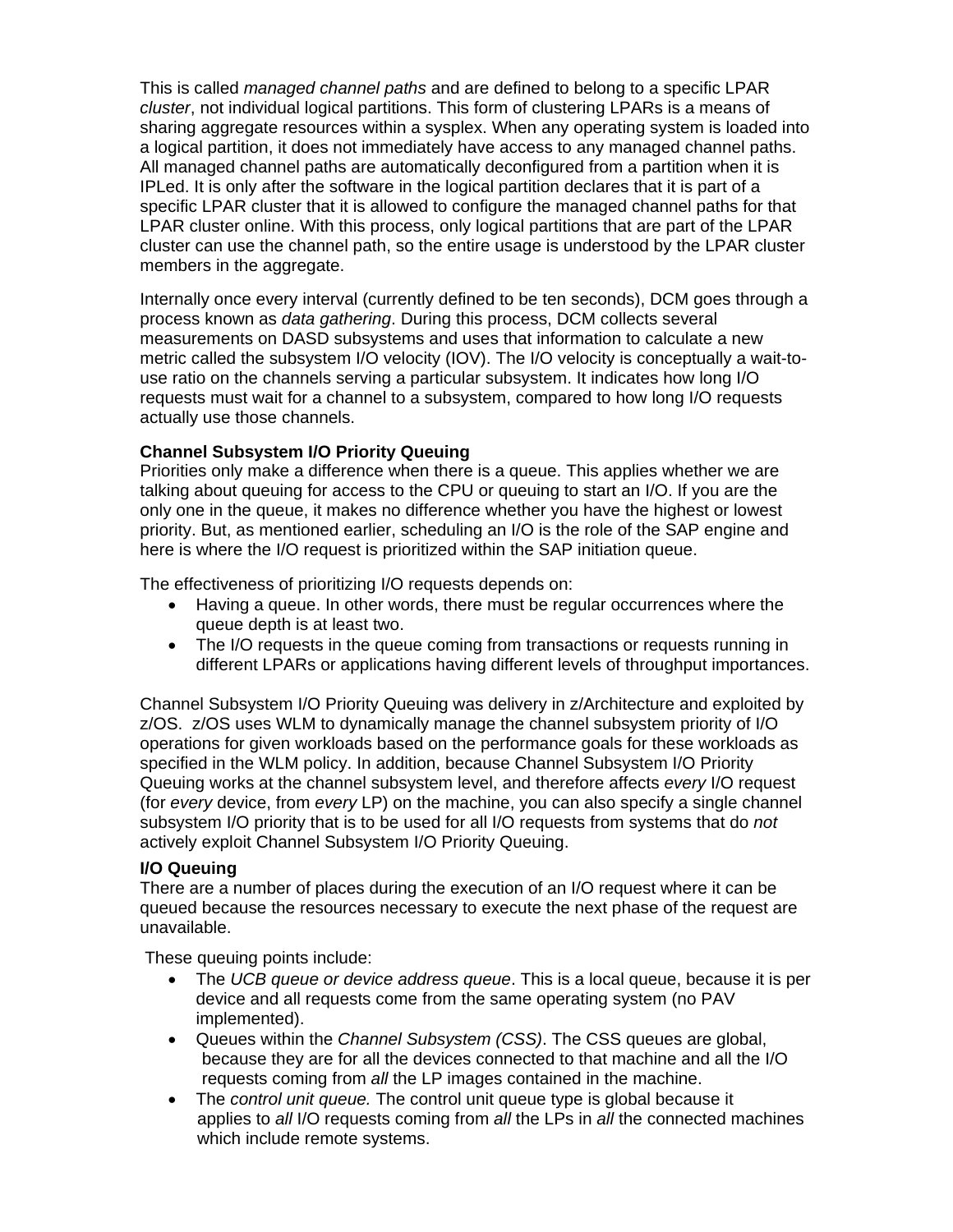In summary, features described as designed within the mainframe's architecture solve problems where I/O delays can affect a business' ability to meet customer demand reflecting directly to the organization's bottom line revenue. From the introduction of the System/360's multiplex channels to today's multiple channel subsystems and channel management capability, IBM continues to be inspired by the objective to make a difference in the world shaping global businesses with mainframe innovation.

# **An I/O scenario**

![](_page_15_Figure_2.jpeg)

**1**. The user program begins an I/O operation by issuing an OPEN instruction and requesting either input or output of data using an I/O instruction like GET, PUT, READ, or WRITE, and specifying a target I/O device. An I/O macro instruction invokes an access method that interprets the I/O request and determines which system resources are needed to satisfy the request.

**NOTE:** 

The user program could bypass the access method, but it would then need to consider many details of the I/O operation, such as the physical characteristics of the device. The program would also have to create a channel program composed of instructions for the channel subsystem, and invoke the EXCP processor, an IOS driver, to handle the next phase of the I/O process. By using an access method, a user program maintains device independence.

**2.** There are several MVS access methods, each of which offers different functions to the user program. The selection of an access method depends on how the program plans to access the data (randomly, or sequentially, for example) and the data set organization (sequential, PDS, VSAM, and so on).

**3.** To request the movement of data, either the access method or the user program presents information about the operation to the EXCP processor by issuing the EXCP macro instruction. EXCP translates the information (CCW Command Chain Addresses and CCW Data Addresses) into a format acceptable to the channel subsystem, fixes the pages containing the CCWs and the data buffers, validity-checks the extents, and invokes the I/O Supervisor (IOS) within the Channel Subsystem (CSS).

**4.** IOS places the request for I/O on the SAP queue for the chosen I/O device in the UCB (this is the unit control block and represents the device address) and issues the Start Subchannel (SSCH) instruction to send the request to the channel subsystem. At this point, the central processor can continue with other work until the channel subsystem indicates, with an I/O interrupt, that the I/O operation has completed.

**5.** The channel subsystem selects a channel path to initiate the I/O operation between the channel and control unit or device, and this controls the movement of data between the channel and processor storage.